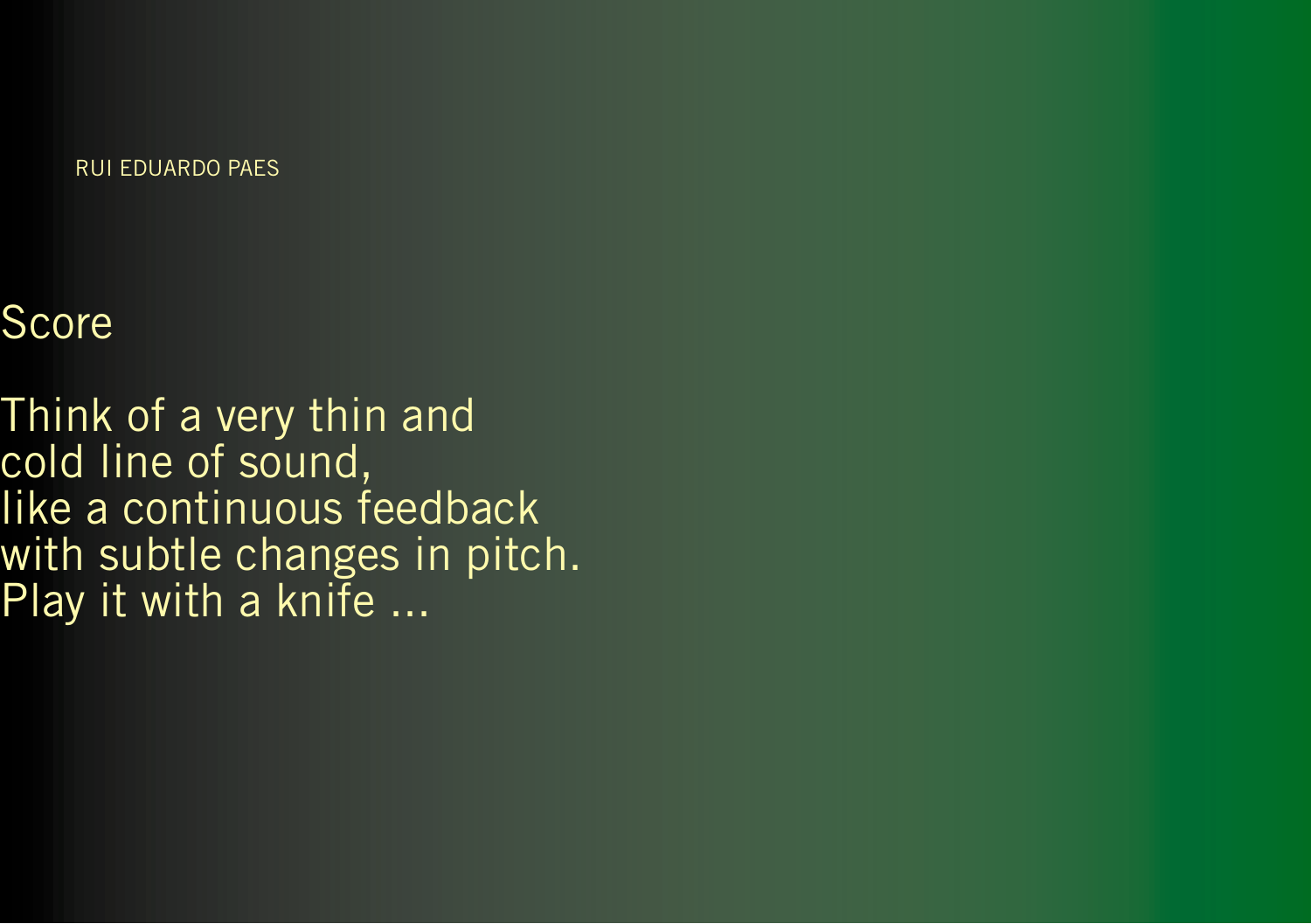## VOLKER STRAEBEL

[a sound]

a pleasant sound. dark and low. steady. slowly changing within itself. never heard before.

a sound inside a room. would sound differently everywhere else.

the room the sound is in is different from the one you are in now. you might have been in that room before. in any case, it is possible for you to be there.

but you are not. you are not in that room. you do not hear that sound.

not sure, when the sound started. not sure, if the sound ever started. it might have been there all the time.

it is you, who have not been aware of it before. but you are now. and even though, you have not heard the sound, never had heard anything like that sound before, you know it. you know the sound.

you are the only one, who knows.

you know the sound. you know the room. you are not there.

you might get there.

the moment you enter that room, the sound vanishes.

you will never hear that sound. you, the only one who will have known.

thanks to Alvin Lucier and Alfred Hitchcock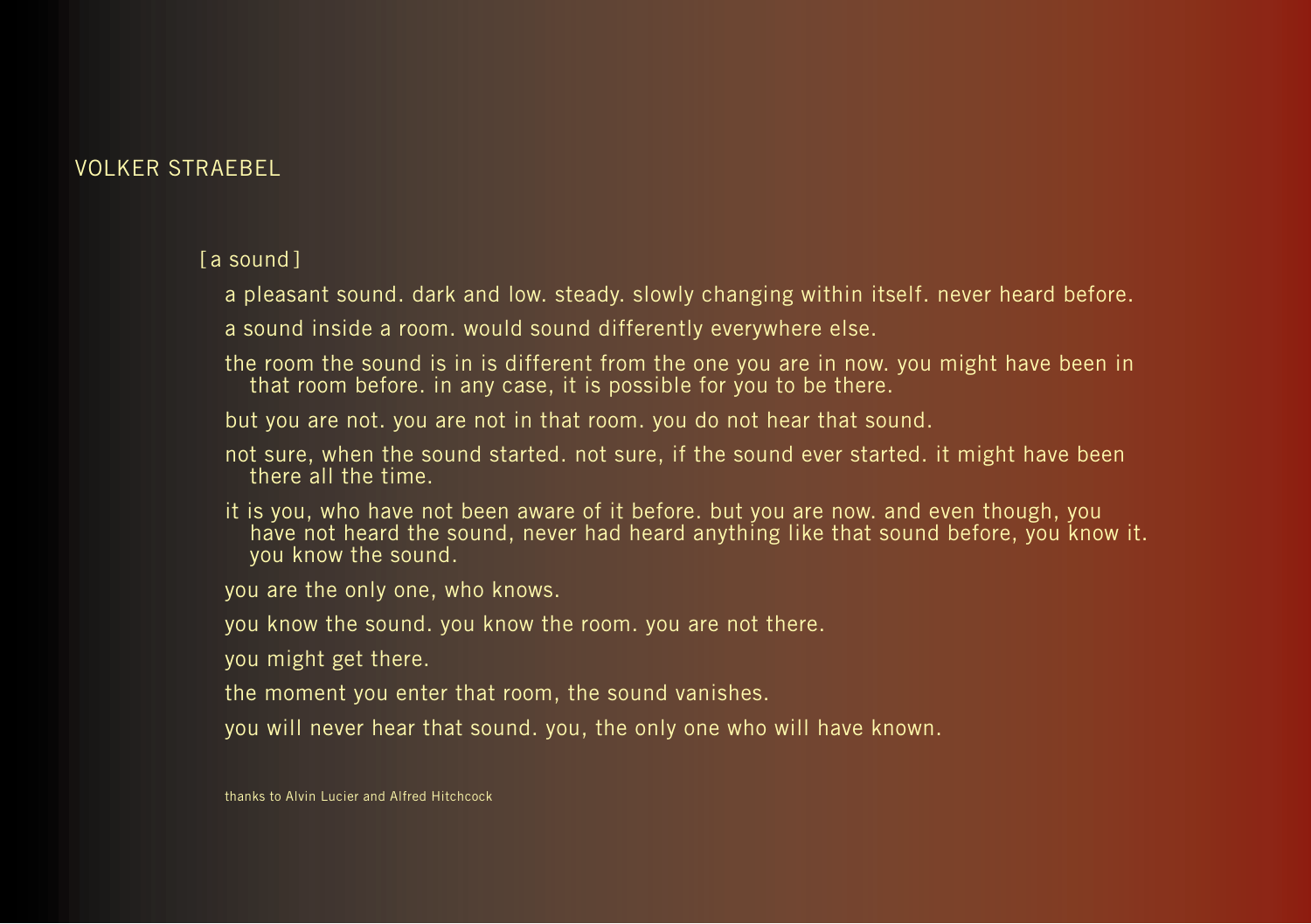RAHMA KHAZAM

## a pervasive, never-ending drone that no-one notices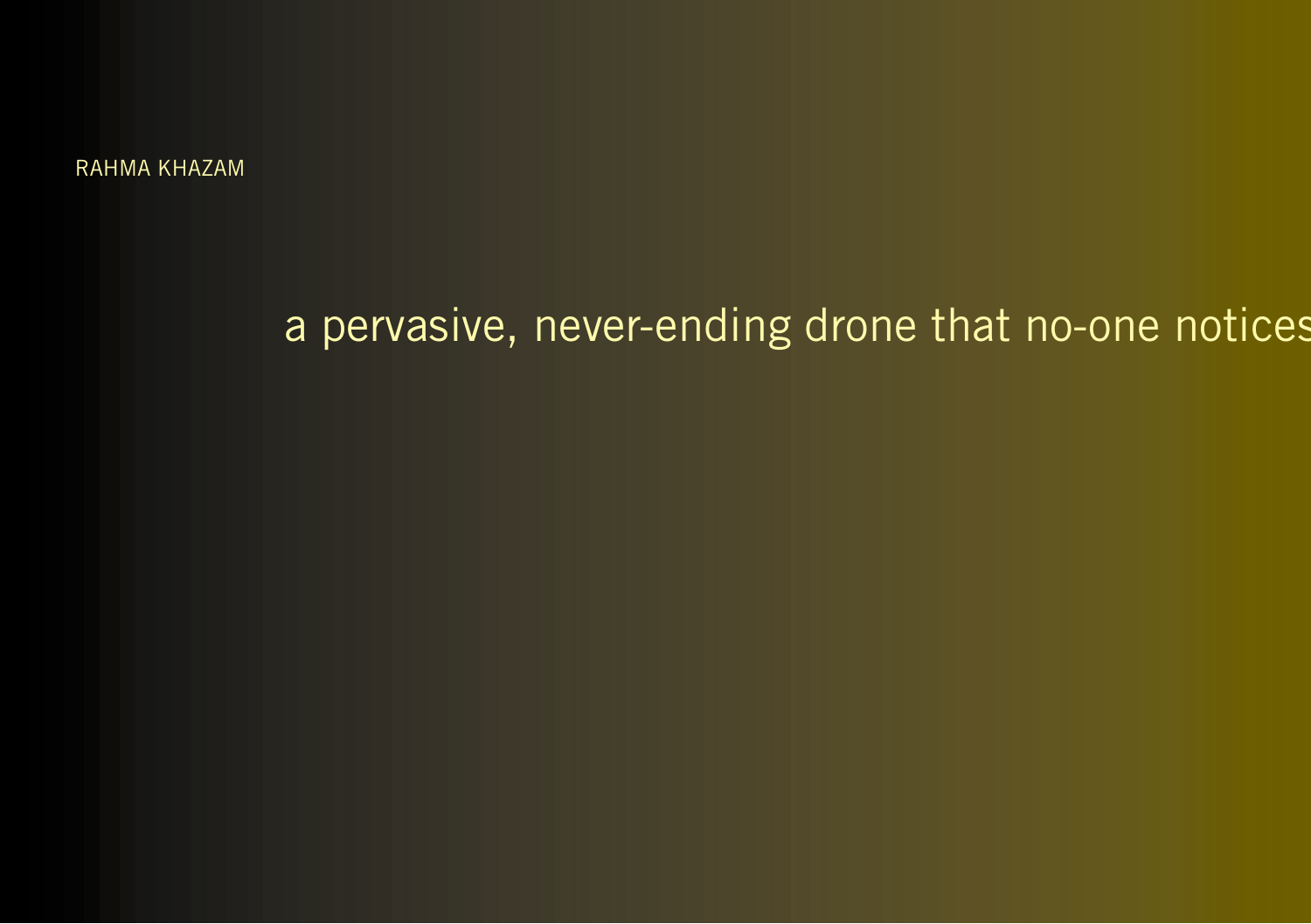## **zu früh 2004**

**30. Dezember 2004 Virtuelles Konzert**

**RAHMA KHAZAM VOLKER STRAEBEL RUI EDUARDO PAES**

**————–**

Ein virtuelles Konzert mit RAHMA KHAZAM (F), VOLKER STRAEBEL und RUI EDURADO PAES (PT).

Im Rahmen, der sich im Dezember häufenden traditionellen Feste dürfen auch die festen Traditionen nicht fehlen. Und so geht es denn ein weiteres mal in die Vollen, wenn es wieder am 30.12. heißt "zu früh!". Diesmal findet das Konzert jedoch NICHT im Künstlerhaus, sondern zur besonderen Überraschung aller bei Ihnen im Kopf statt. Die Vorteile liegen dabei auf der Hand: Man ist wetterunabhängig, der Ort ist gut geheizt, der Eintritt frei und der Klang optimal.

Regelmäßigen Besuchern unserer Webseite dürfte unser Online-Magazin "text" aufgefallen sein, mit dem seit 2002 Rahma Khazam (F), sowie Volker Straebel (D), als auch Rui Eduardo Paes (PT) unseren unschätzbaren Leserzirkel mit monatlich jeweils einem Satz und manchmal auch mehr oder sogar weniger verwöhnen. Anläßlich unseres letzten Konzertes im alten Jahr wurden die drei Autoren gebeten einen Klang oder ein Musikstück zu beschreiben, der oder das sich einzig in der Vorstellung des Publikums abspielen soll.

Bitte suchen Sie sich am 30.12. gegen 20h (eher 20:20h) einen Ihnen für diesen Zweck geeigneten Raum auf, (es muss nicht Ihr Keller sein) und benutzen sie lesend, denkend und/oder hörend das (garantiert virenfreie) pdf das Sie hier herunterladen können: [download zufrueh04](http://www.mexappeal.de/?attachment_id=3059)

**mex wünscht Ihnen dabei viel Vergnügen und natürlich alles Gute im Neuen Jahr.**

——————

A virtual concert with RAHMA KHAZAM (F), VOLKER STRAEBEL, and RUI EDURADO PAES (PT).

The accumulation of holidays in late December goes well with the celebration of solid traditions. Thus we would like to invite you once more to join our annual New Year event "Too Early" on December 30th 2004. However, this time the concert will not happen in the usual space in the Kuenstlerhaus in Dortmund, Germany. Instead it will take place in your head (if you like). The advantages are obvious: you are independent from the weather, the room is well heated, the entrance free and the sound perfect.

Those who visit our side, might have noticed our online magazine "text". Since 2002 Rahma Khazam (F), Volker Straebel (D) and Rui Eduardo Paes (PT) are contributing one sentence